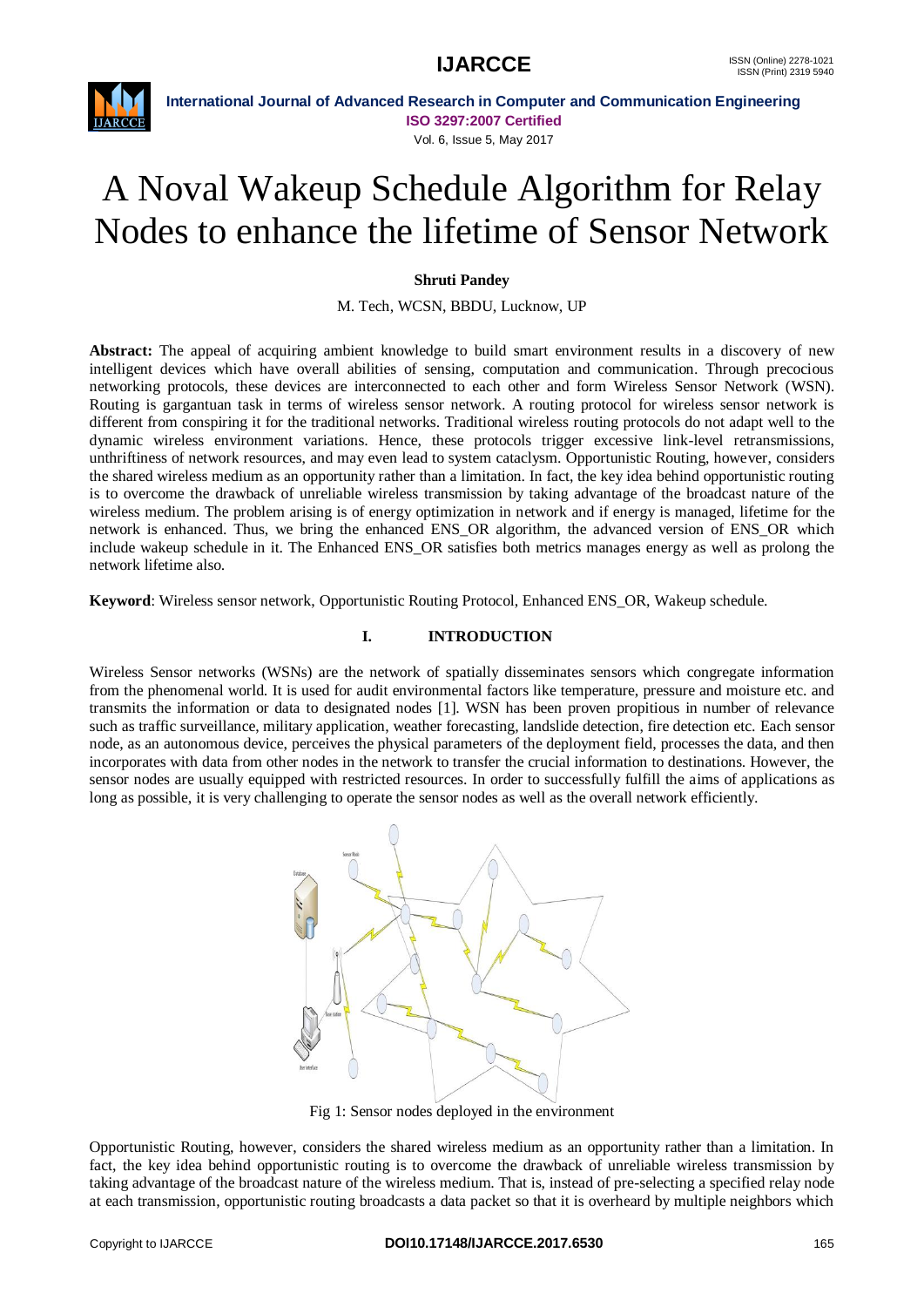# **IJARCCE** ISSN (Online) 2278-1021



#### **International Journal of Advanced Research in Computer and Communication Engineering ISO 3297:2007 Certified**

Vol. 6, Issue 5, May 2017

later form the candidate relays set. Then, the actual packet forwarder will be chosen from this set of candidates which have successfully received this data packet. This property is called multi user diversity because it refers to a type of spatial diversity existing across multiple receivers (or users). Opportunistic routing exploits the receptions of the same packet at multiple nodes in order to improve the network performance compared to legacy routing. Indeed, by dynamically selecting the forwarder from a set of multiple receivers, opportunistic routing can significantly reduce the number of packet retransmissions caused by link failures. Thus, robustness is provided by opportunistic routing at a much lower cost (retransmission cost) compared to traditional routing. This main asset, along with other ones, has encouraged the adoption of opportunistic routing in a wide range of recent applications spanning from emergency evacuation and recovery industrial sites interconnection .Internet provision in rural areas to building construction automation and critical infrastructure (water supply, electricity distribution, bridges and railroads, gas/oil pipelines) protection. Clearly, the concept of opportunistic routing can be applied to all kinds of wireless multi-hop networks, such as ad hoc, mesh, and sensor networks, as long as omni-directional antennas are used.

In this paper, we integrate new hybrid routing protocol based on newly proposed wakeup schedule algorithm with WSNs. We consider the particular requirements of WSNs by taking energy efficiency as the main concern and tailoring OR to duty-cycled sensor nodes. The proposed new hybrid routing protocol based on newly proposed wakeup schedule algorithm (Enhanced ENS\_OR) selects forwarders by jointly considering multiple types of cross-layer context, such as link quality, progress, residual energy, and energy draining rate. An adaptive duty-cycling scheme has been designed and implemented to tune the sleep intervals of sensor nodes according to traffic load and energy drain rate. Experiment results show that Enhanced ENS\_OR improves throughput, and prolongs network lifetime compared to other approaches in static scenarios.

The structure of the paper is as follows. Section II reviews the latest research works. Section III describes the network and energy model. Section IV describes the new hybrid routing protocol based on newly proposed wakeup schedule algorithm (Enhanced ENS\_OR) opportunistic routing protocol. Evaluation results and analysis are presented in Section V. The paper concludes with Section VI, which summarizes the contributions of our work, and describes our future works.

#### **II. RELATED WORK**

In this section, we provide a brief audit of the routing criterion evolution from its inception to its current state.

The need for routing standards first arose with emergence of the enterprise networks. The first two main approaches have been developed in this regard, namely Distance Vector Routing (DVR) [21] and Link State Routing (LSR)[22].

In the first approach (DVR), in this radically, each node systematically exchanges its distance vector information with its neighbors in order to arbitrate the next hop node from itself to each destination. The chief asset of this approach is that it only desire local information for the path computation. Despite its ease, in many cases DVR may agonize from slow convergence which leads to the other problems like routing loops. Therefore, this approach fits better for small local area wired networks, where the slow convergence is less likely to happen. The most commonly used DVR-based protocol is the RIP [21].

LSR, on the other hand, needs a global knowledge of network in order to arbitrate the best routing paths. LSR avoids routing loops to prejudice of higher computation complication and higher storage overhead. The most commonly used LSR-based protocol in wired networks is the OSPF [22].

Later, with the proliferation of Internet, the need to optimize these routing approaches has elevated. In this regard, a new technique that advances routing scalability has been developed. This technique is known as Hierarchical Routing [23]. The main attribute of the Hierarchical Routing is that it lies on apportion of the underlying network into altered domains in order to decrease the routing complexity in a large networks like Internet.

Overall, these protocols are based on the traditional routing paradigms which were initially developed for the wired networks. Their main constraints are that they cannot be applied in the applications characterized by intermittent connectivity and anemic infrastructure like the disaster recovery applications. Moreover, the latter proliferation of heterogeneous wireless networks and technologies have created a need to better exploit this distinct potential in order to boost the network capacity and to overcome the deficit of infrastructure in some areas. In the emergence of this new IT context, opportunistic routing drew great heed, within the last decade, benediction to its numerous advantages over traditional routing [7]. Opportunistic Routing Algorithm for Relay Node Selection in Wireless Sensor Networks characterizes the algorithm which cynosure on minimizing the energy consumption of network. The author has proposed Energy Saving via Opportunistic Routing (ENS-OR). The algorithm implements concept of energy efficient node (EEN) which appears to be an implicit relay node obtained by relay function on certain real nodes based on their surplus energy. The forwarder list selection and prioritizing nodes in that ballot is carried out by ENS-OR algorithm measure the optimal hop distance to calculate the next hop node to forward data. The nodes in forwarding list prioritize themselves by their surplus energy and their distance from the EEN.ENS-OR obtain improved network energy usage. Also it enhances the network lifetime by accomplishing higher residual energy of nodes in the network.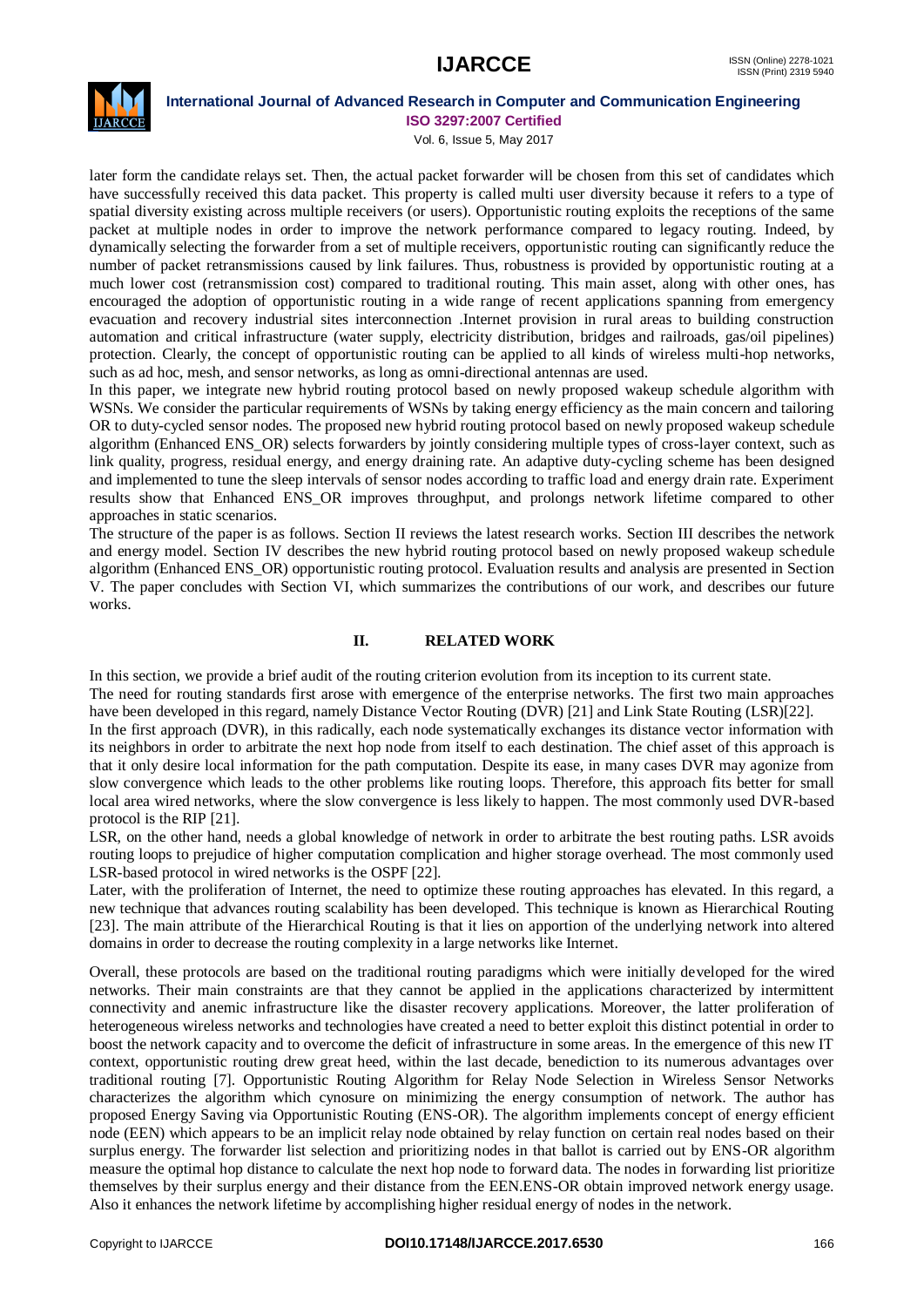

## **International Journal of Advanced Research in Computer and Communication Engineering**

**ISO 3297:2007 Certified**

Vol. 6, Issue 5, May 2017

From the analysis of the related work, we claim that ENS\_OR protocol considering multiple network contexts is beneficial for low-power WSNs. In this paper, we design a new hybrid opportunistic routing protocol with suitable adaptations to WSN features. To achieve a balance between performance and energy efficiency, our proposal includes an adaptive duty cycling scheme, which controls sensors' sleep intervals according to traffic load and energy drain rate. New hybrid routing protocol based on newly proposed wakeup schedule algorithm in order to enhance lifetime of sensor network .Then to compare the newly proposed wakeup schedule algorithm with standard routing technique.

#### **III. NETWORK AND ENERGY MODELS:**

In this section, the network model and energy model is described.

#### A. Network Model

We consider a multi-hop WSN in a linear queue model as shown in Fig. 2. We assume that our scheme is targeted for relatively dense network, i.e., each relay node has plenty of neighboring nodes .Every wireless sensor node has fixed maximum transmission range Rand minimal transmission range dmin. We set the indices  $\{0, 1, 2, \ldots, h, n, \ldots, M - \}$ 1,M} from left to right, and two specific nodes with index 0 and index Mamong them as the source node and the sink node. Let N (h) represents as the neighbor set of a node h, i.e.,  $n \in N$  (h).



Fig 2: Network topology

#### B. Energy model

In this work, we refer to a simplified power model of radio communication as it is used in [20] and [21]. The energy consumption can be expressed as follows:

$$
E_T = (E_{elec} + \varepsilon_{amp} d^{\tau})B - (1)
$$

where*E*elec is the basic energy consumption of sensor board to run the transmitter or receiver circuitry, and *ε*amp is its energy dissipated in the transmit amplifier. dis the distance between transmitter and receiver, τis the channel path-loss exponent of the antenna, which is affected by the radio frequency (RF) environment and satisfies  $2 \le \tau \le 4$ . ETdenotes the energy consumption to transmit a *B*-bit message in a distance *d*.

On the other hand, the energy consumption of receiver *ER* can be calculated as follows:

$$
E_R = E_{elec}B->(2)
$$

In our model, since the noise and environmental factor are constant, only the transmitter can adjust its transmission power to make *ET* reach a minimum value.

#### **IV. PROTOCOL DESCRIPTION**

Energy consumption analysis is conducted on the new hybrid routing protocol based on newly proposed wakeup schedule algorithm, where data are delivered to sink node through hop-by-hop connected relay nodes. Our objective is to design new hybrid routing protocol based on newly proposed wakeup schedule algorithm an energy-efficient opportunistic routing strategy for each relay node that ensures minimum power cost and protects the nodes with relatively low residual energy.

For this, first we find the optimize distance on the given formula:

$$
d_{op} = \{ (2 * E_{elec}) / [(\tau - 1) \varepsilon_{amp}] \}^{1/\tau} - > (3)
$$

#### Copyright to IJARCCE **DOI10.17148/IJARCCE.2017.6530** 167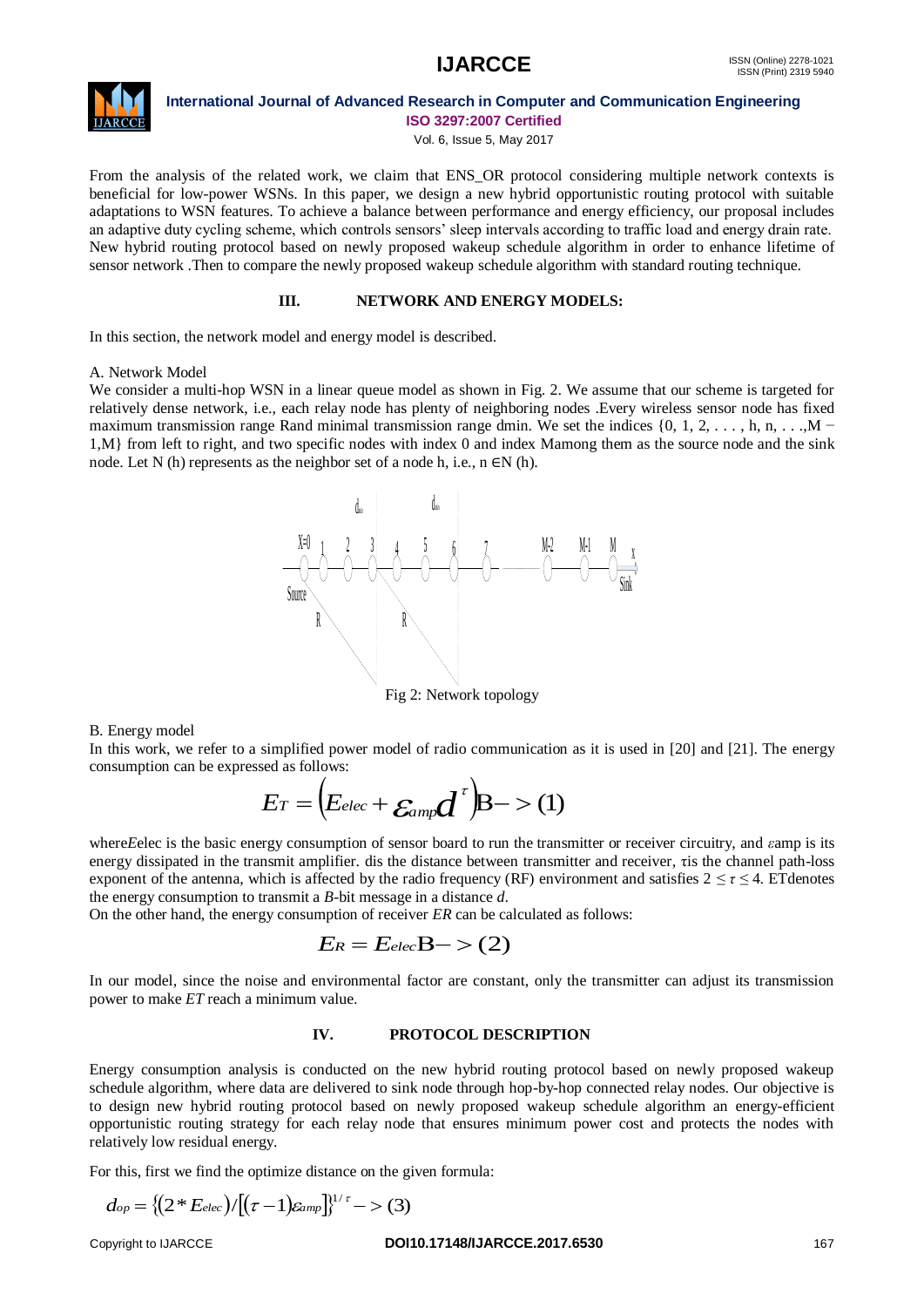# **IJARCCE** ISSN (Online) 2278-1021



#### **International Journal of Advanced Research in Computer and Communication Engineering ISO 3297:2007 Certified**

Vol. 6, Issue 5, May 2017

For data to be transmitted algorithm selects a forwarder node.This is done as, when the intermediate node has been assumed, the forwarder node has to be within the maximum range R .The distance between the intermediate node and next forwarder node has to be less than optimal transmission distance.If h is intermediate node and F is forwarder node than dmin<dop<R The forwarder set from neighboring nodes has been selected.Forwarder set has to be prioritized.

$$
P(h+i) = \{(d_{h+i} - d_h) \left[ \frac{1}{|d_{h+i} - d_{op}|} + (E_{h+i} - \zeta) \right]
$$
  
= \{(h+i) \in F(h), -R \le i \le R

where*dh*+*i*−*dh* is the distance between node *h* and neighbor node  $h + i$ ,  $Eh + i$  denotes the residual energy of node  $h + i$ , and *ζ* denotes the value of energy threshold.

As the packets have been broadcast, it reaches to its destination. The problem arising in form of managing energy and optimizing the energy and enhancement of network lifetime i.e., nodes stay alive in network for long time.WSN sensors sleep to save energy.



Fig 4: flow chart of Enhanced ENS OR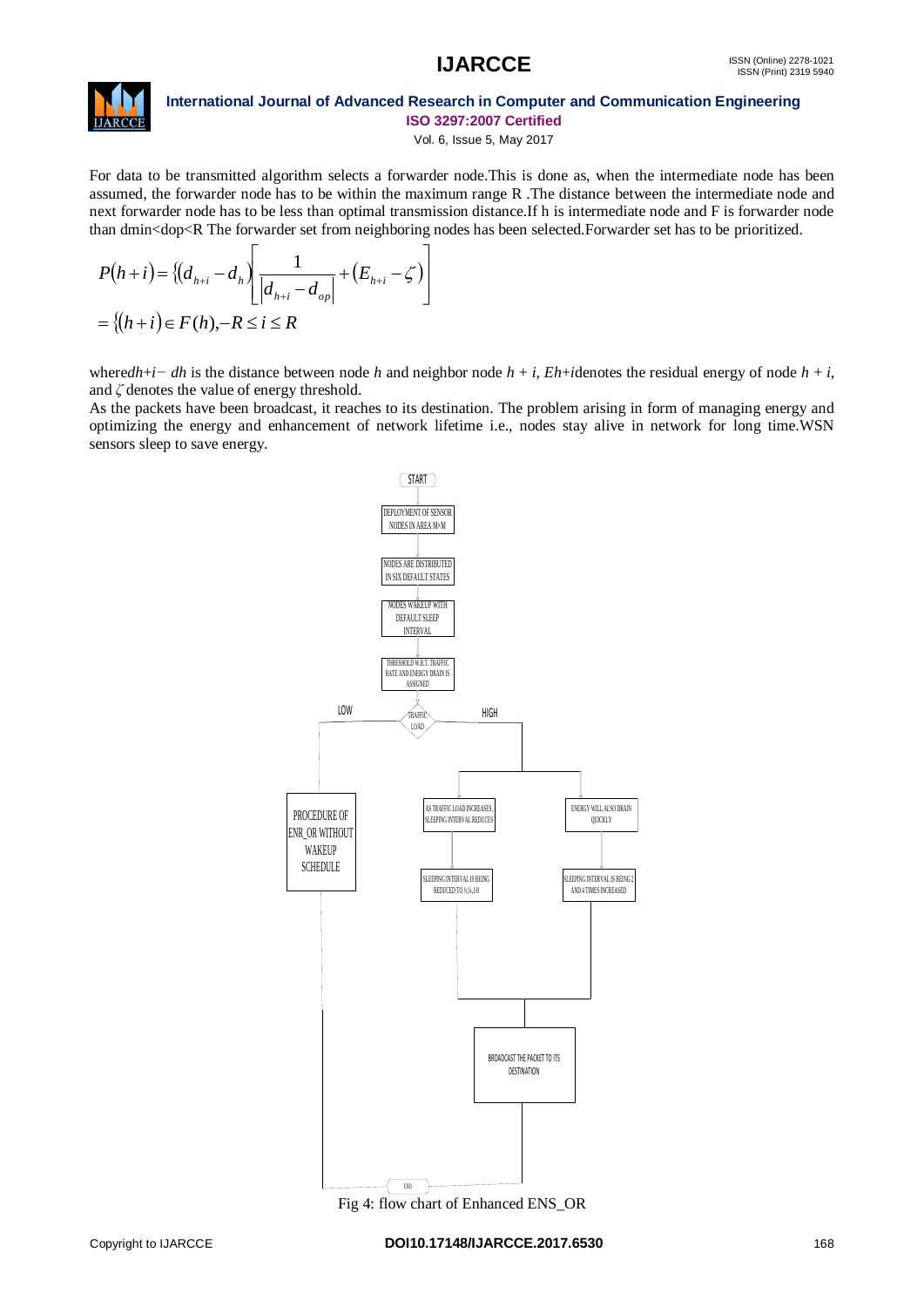

#### **International Journal of Advanced Research in Computer and Communication Engineering ISO 3297:2007 Certified**

Vol. 6, Issue 5, May 2017

Increasing the sleep interval makes sensor nodes sleep longer and save energy. Sleep interval/wakeup schedule is the on and off state of nodes. When the nodes are awake i.e., their synchronizing the packet and then transmitting it, is the on state. As all the nodes are active and participating in the ENS\_OR transmission, energy is draining quickly.To avoid draining of energy and to prolong the network, we introduced the wakeup schedule.

Above Fig illustrate the working of Enhanced ENS\_OR, which state that if traffic load is high then nodes distributed in six states wake up from default sleep interval, and their sleep reduces by 1/2,1/4,1/8. Due to high traffic load the nodes have to be active for long time, so the wakeup schedule increases by 2 and 4 times.

### **V. PERFORMANCE EVALUATION IN DIFFERENT METRICS**

Simulation Scenario Experiments:

1) Simulation Environment:We conduct the simulation experiments using MATLAB with 20 nodes uniformly and independently distributed over a line. Each node has the same frequency  $B = 1$  Mbit/s, and firmware character *E*elec and *ε*amp in (1) is set as 50 *×* 10*−*9 J/bit and 100 *×* 10*−*12 J/bit/m2, respectively. Path-loss exponent of environment *τ* is 2.Hence,the value of optimal transmission distance *d*op in (3) is approximately equal to 31*.*6 m. Since *E*elec and *ε*amp, *τ* are fixed, no matter how the distance between two nearest nodes changes, *d*op still will be 31.6 m, without change. The longest transmission distance of a single hop is 50 m and the initial energy is 720 mJ. Other simulation parameters are listed in Table I. Network topology one-source-one-sink topology. In this paper, we ignore the interference among the generated signals of each node.

| Parameter                           | Parameter's value            |
|-------------------------------------|------------------------------|
| Deployment Area                     | 50m×2500m                    |
| Deployment distribution             | Uniform                      |
| Distance between two adjacent nodes | $5-25m$                      |
| Number of nodes                     | 20                           |
| Source node                         |                              |
| Sink node                           |                              |
| The longest transmission distance   | 50 <sub>m</sub>              |
| Sending rate                        | 1 packet/s                   |
| Packet size                         | 1024 bit                     |
| Eelec                               | $50\times10^{-9}$            |
| Eamp                                | $100\times10^{-12}$          |
| E <sub>0</sub>                      | $720\times10^{-2}$           |
| Alpha                               | 50                           |
| Sleep interval                      | 50, 25, 12.5, 6.25, 100, 200 |
| Ec1                                 | $0.2\times10^{-3}$           |
| Ec2                                 | $0.7\times10^{-3}$           |
| T1                                  | 0.45                         |
| T2                                  | 0.53                         |
| T3                                  | 0.6                          |

#### TABLE I Simulation parameter

#### 2) Performance Metrics:

We define four main measurable metrics to evaluate the effectiveness of ENS\_OR algorithm for data forwarding in linear queue networks.

1) Average of residual energy (ARE): Relay nodes left with more average residual energy indicates that all the relay nodes are alive for longer time, which would help to prolong network lifetime.

2) Standard deviation of residual energy (SRE): We use SRE as a metric to quantify the energy balance characteristic of the routing protocol, we have noticed that high standard deviation in the estimations of residual energy implies the unbalanced energy dissipation among sensor nodes, and lowering SRE is important for the routing protocol.

3) First dead node (FDN): We define this metric to evaluate the influence of the network connectivity. As the first energy exhausted node appears, the probability of network partition increases, and the connectivity of the network goes bad.

4) Network lifetime (NL): The network lifetime of a linear queue network is defined as the time when the sink is unable to receive packet sent from the source. The network lifetime is closely related to the energy consumption and network partition. The higher the network lifetime is, the more effectively the balance of energy consumption will be achieved, and the more likely the network partition is going to happen.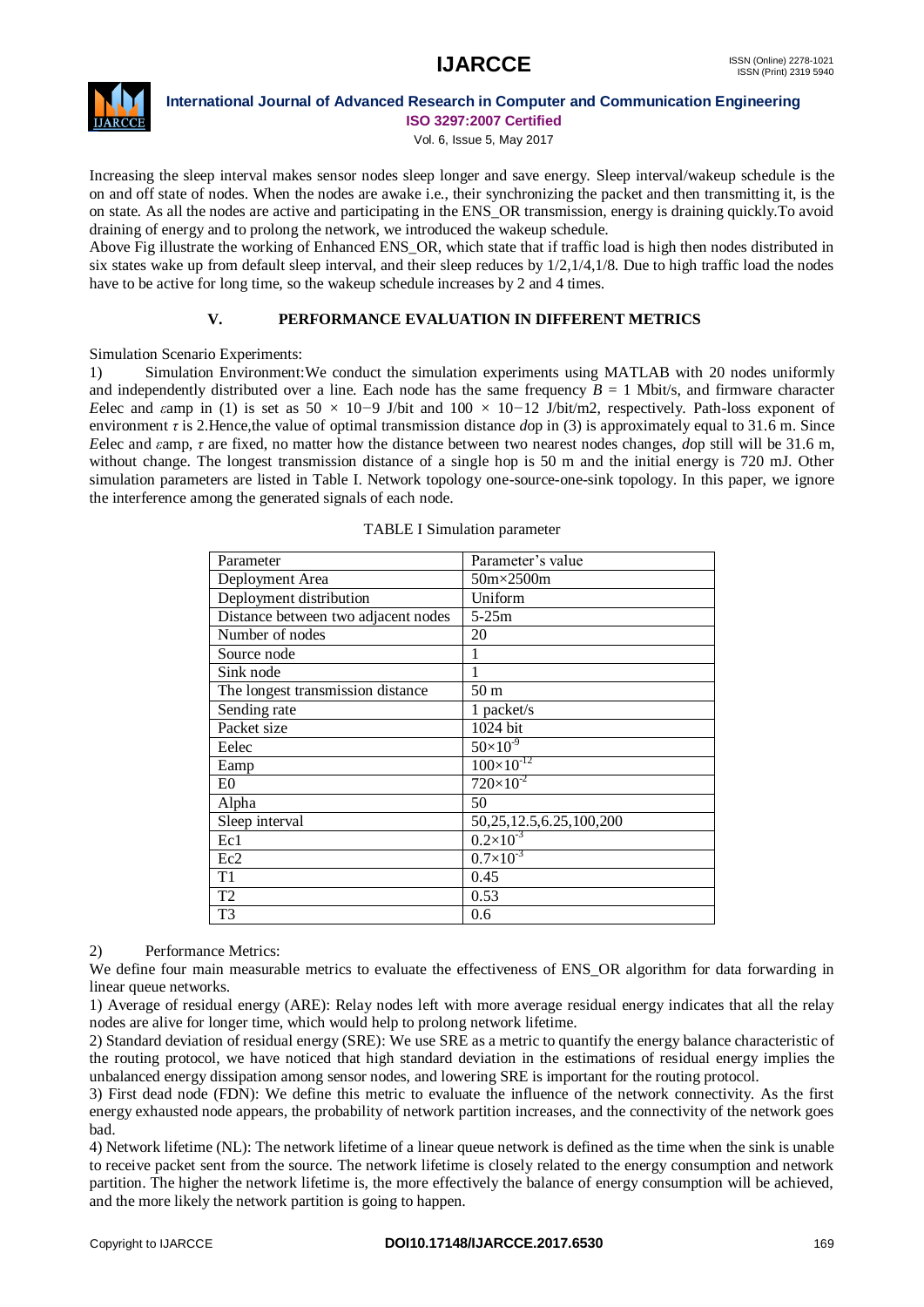



### **International Journal of Advanced Research in Computer and Communication Engineering ISO 3297:2007 Certified**

Vol. 6, Issue 5, May 2017

### 3) Evaluation of Relay Algorithm:



Fig 4: Comparison ARE according to time.



Fig 5: Comparison of SRE according to time

Fig. 4 describes the average residual energy as a function of time, when system is fully operated. As we can see, in general, the total residual energy decreases as the simulation time increases. This can be explained by (1) and (2), where packet size grows incrementally over time can communicate with more energy over a given distance. Enhanced ENS\_OR can achieve higher average residual energy compared with ENS\_OR, because of its energy optimal strategy and opportunistic routing scheme. Enhanced ENS\_OR always keeps the energy consumption at the lowest level. Due to the lower energy consumption, a longer lifetime can be achieved as well by Enhanced ENS\_OR method.

From Fig. 5, we notice that Enhanced ENS\_OR has a lower standard deviation of residual energy compared with ENS\_OR.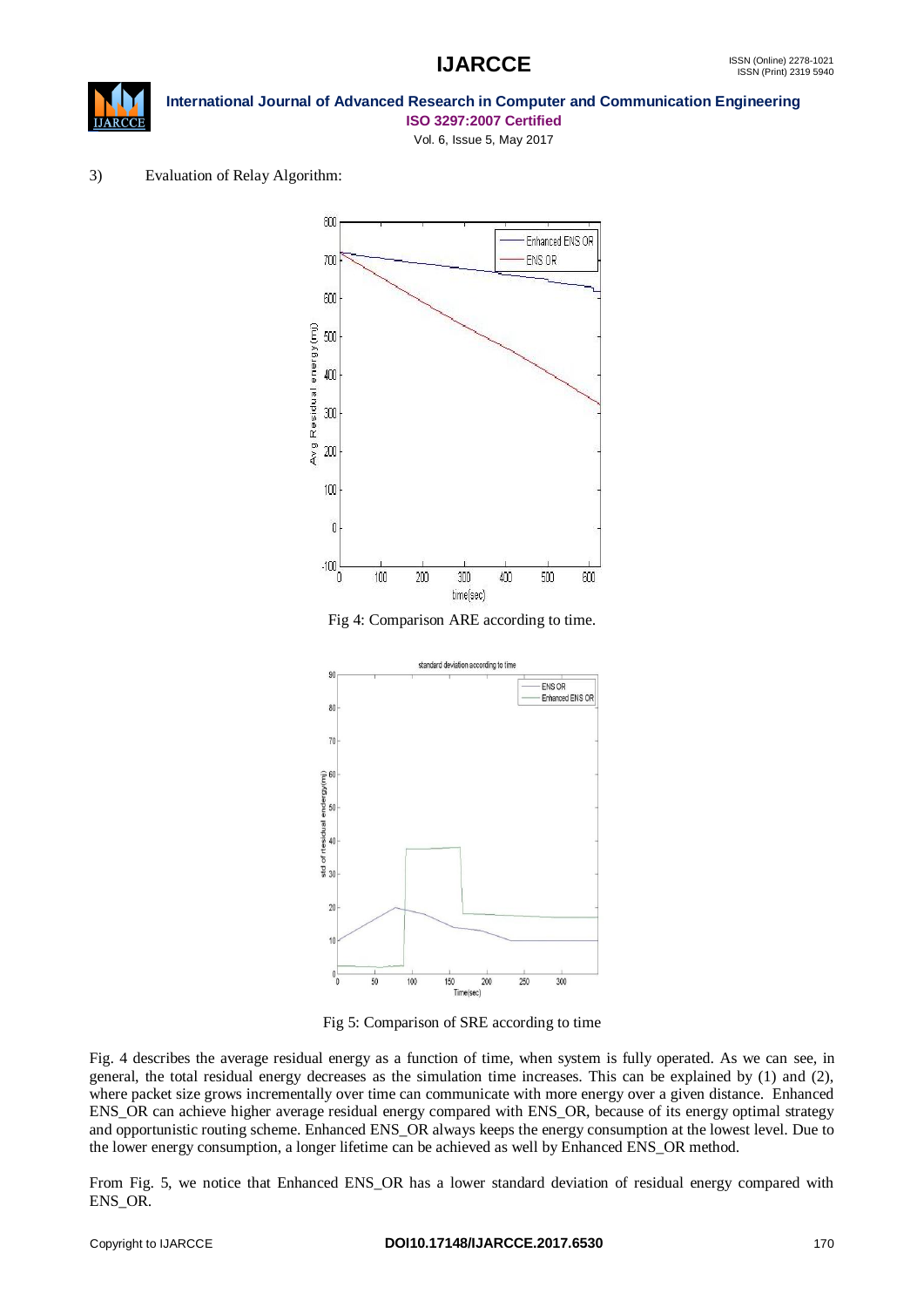



#### **International Journal of Advanced Research in Computer and Communication Engineering ISO 3297:2007 Certified**

Vol. 6, Issue 5, May 2017



first dead node according to the minimum distance between two nearest nodes





Fig 7: Comparison of NL according to the minimum distance between two nearest nodes.

There is a very strong correlation between FDN and NL. The longer the network lifetime is, and the more slowly the first dead node is going to appear. As shown in Figs. 6 and 7, the result shows that the time that the first dead node appears in Enhanced ENS\_OR is much later than that ENS\_OR, and the life time of Enhanced ENS\_OR is much longer.

Since the optimal energy strategy will especially protect the low energy nodes, ENS\_OR performs the best. Thus, ENS\_OR guarantees both the extensive lifetime and the largest conservation of energy.